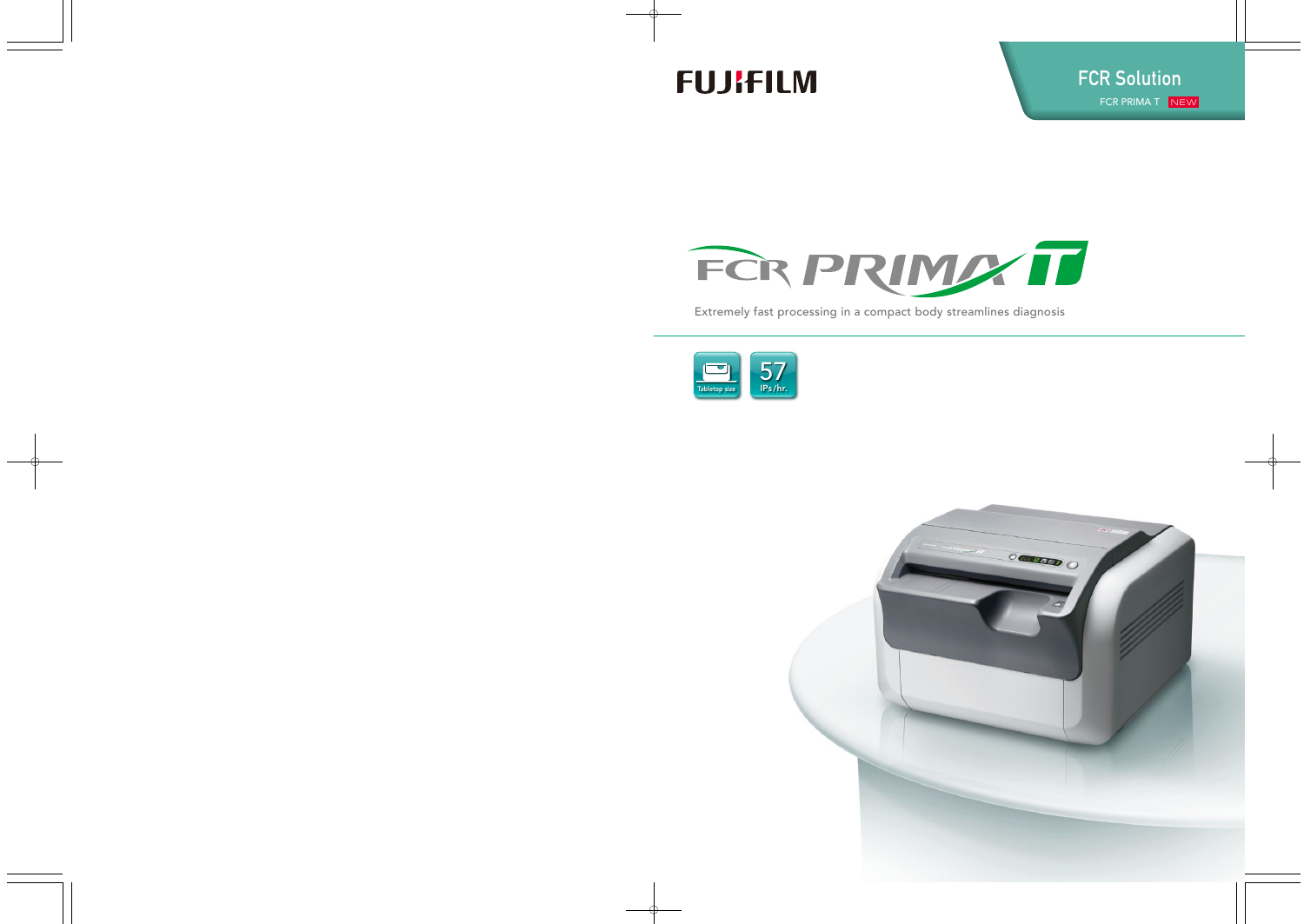#### This compact table-top reader unit has outstandingly high-speed processing to challenge the common misconception of CR



Previous type

57 IPs/hr.

 $29$ <sub>IPs/h</sub>

*FCR PRIMA T*

FCR PRIMA Console and FCRView are an all-in-one viewers that turns your desktop into a multi-function workstation for all your radiographic imaging needs. Viewer Archive

## *Space-Saving Design*

Provides a non-grainy image by mainly isolating and suppressing the Enhances FCR images. All diagnostic scopes will be enhanced except for **MFP<sup>\*</sup>** Multi-Frequency Processing

FCR PRIMA T, with its light, compact, table top design is Fujifilm's first FCR model of this type. It can be placed on a desk or shelf or anywhere space is limited. As this is a fully digital reader neither a darkroom nor automatic processor are required. FCR PRIMA T can always be installed in the space vacated by a chemistry based processor.

You can initiate exposures, process and print your studies and backup patient information all within a single unit.

#### All-in-one workstation



#### **FCR PRIMAX** Console / **FCRView**

**Console** 



noise for the signal.

FNC Flexible Noise Control





noise.

\*Optional software

# *Stable High-Quality Images*

Although this is a compact machine its excellent image quality is the same as that produced by the rest of the FCR range. Image Intelligence™, Fujifilm's Image proprietary image processing technology, enhances image contrast and *Intelligence* sharpness, without any deterioration of details. FCR PRIMA T supports accurate diagnosis by offering stable and optimized image quality.



### *High-Speed Processing*

FCR PRIMA T is a table-top reader unit which boasts a world-class high processing speed of 57 IPs/hour. With the optional Upgrade Kit this speed can be increased still further to 67 IPs/hour. As with all Fujifilm equipment FCR PRIMA T is easy to operate. It will help reduce patient waiting time and greatly increase the efficiency of examination workflow.